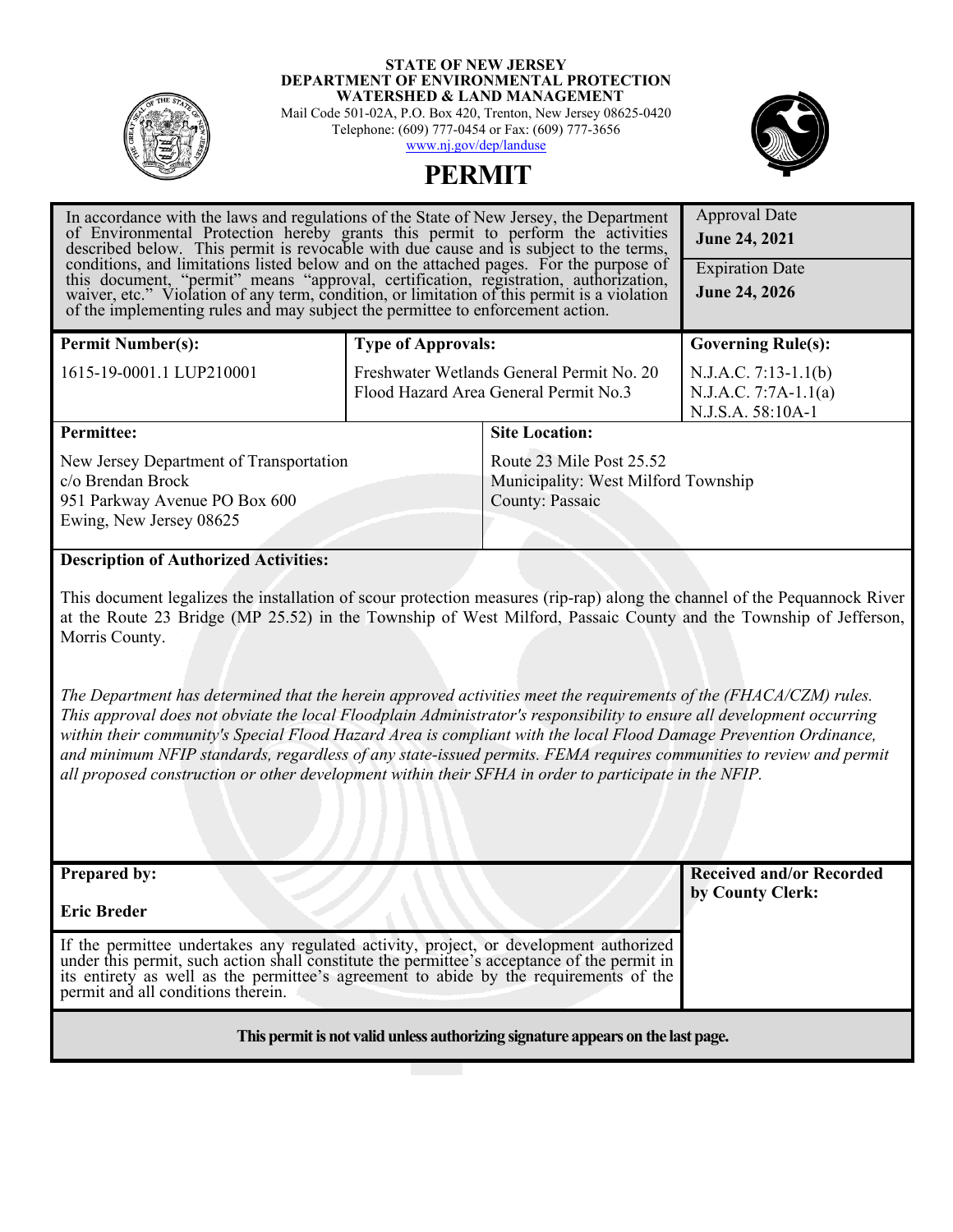## **STATEMENT OF AUTHORIZED IMPACTS:**

The authorized activities allow for the permittee to undertake impacts to regulated areas as described below. Additional impacts to regulated areas without prior Department approval shall constitute a violation of the rules under which this document is issued and may subject the permittee and/or property owner to enforcement action, pursuant to N.J.A.C. 7:13-21.8; N.J.A.C. 7:7A-19.11

| <b>FWW GP20 Bank</b><br><b>Stabilization</b> | <b>Permanent Disturbance</b><br>(Acres) | <b>Temporary Disturbance</b><br>(Acres) |
|----------------------------------------------|-----------------------------------------|-----------------------------------------|
| <b>Freshwater wetlands</b>                   |                                         |                                         |
| <b>Transition areas</b>                      | 0.013                                   |                                         |
| State open waters                            |                                         | 0.005                                   |

| <b>Riparian Zone</b><br>Vegetation   | Area of riparian zone<br>(Acres) |
|--------------------------------------|----------------------------------|
| <b>Permanent</b><br><b>Disturbed</b> | 0.013                            |
| <b>Temporary</b><br><b>Disturbed</b> |                                  |

#### **SPECIAL CONDITIONS: FLOOD HAZARD AREA**

- 1. The Division has determined that the riparian zone adjacent to the tributary to the Pequannock River is 300 feet. This permit authorizes the disturbance of **0.013 acres (560 square feet)** of riparian zone vegetation for scour protection. Any additional disturbance to the riparian zone shall be considered a violation of the Flood Hazard Area Control Act Rules (FHACAR) unless a permit is obtained, prior to the start of the disturbance, from the Division of Land Use Regulation.
- 2. All riparian zone vegetation that was temporarily cleared, cut, and/or removed to conduct a regulated activity, access an area where regulated activities will be conducted, or otherwise accommodate a regulated activity shall be replanted immediately after completion of the regulated activity, unless prevented by seasonal weather, in which case the vegetation shall be replanted as soon as conditions permit. The vegetation to be replanted shall:
	- a. Consist of vegetation of equal or greater ecological function and value as the vegetation that was cleared, cut, or removed. For example, herbaceous vegetation may be replaced with the same type of vegetation or with trees, but the trees in forested areas must be replaced with trees of equal or greater density and ecological function and value;
	- b. Consist of native, non-invasive vegetation, except in an actively disturbed area. In an actively disturbed area, the vegetation may be replaced with the same type of vegetation that was cleared, cut, or removed, or with another kind of vegetation typical of an actively disturbed area. For example, lawn grass may be replaced with garden plants or agricultural crops; and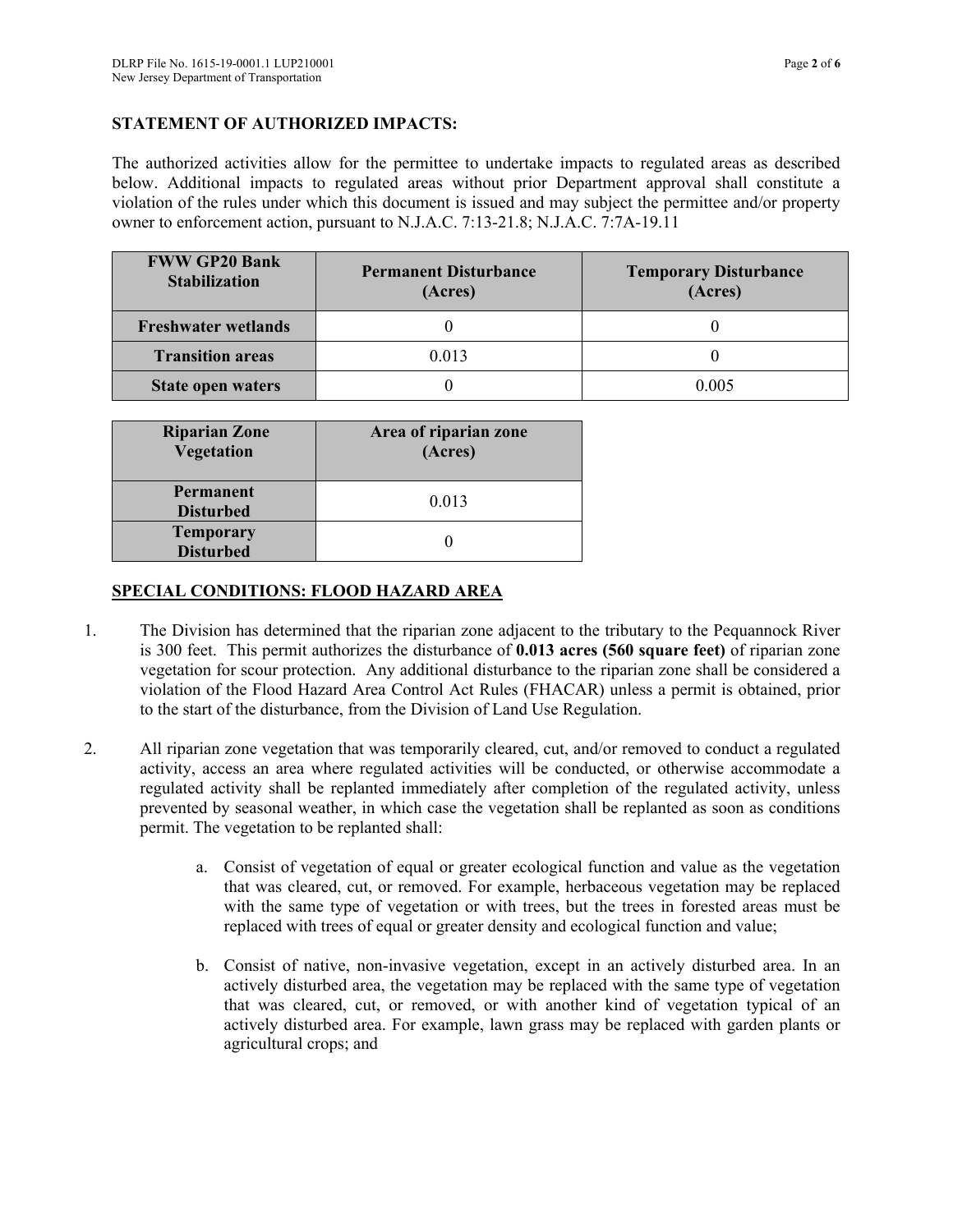c. In cases where replanting would interfere with continued access to or maintenance of a structure that is required by Federal, State, or local law, the vegetation replanted shall meet the requirements to the extent feasible.

#### **SPECIAL CONDITIONS: FRESHWATER WETLANDS**

- 1. This portion of the permit authorizes the temporary disturbance of disturbance of **0.013 acres (560 square feet)** of freshwater wetlands transition area and **0.005 acres (210 square feet)** of State open water for scour protection. Any additional disturbance of State open waters, freshwater wetlands or transition areas shall be considered a violation of the Freshwater Wetlands Protection Act unless the activity is exempt or a permit is obtained prior to the start of the disturbance from the Division of Land Use Regulation.
- 2. This authorization to conduct activities in freshwater wetlands includes the issuance of a Water Quality Certificate.

#### **STANDARD CONDITIONS:**

- 1. The issuance of a permit shall in no way expose the State of New Jersey or the Department to liability for the sufficiency or correctness of the design of any construction or structure(s). Neither the State nor the Department shall, in any way, be liable for any loss of life or property that may occur by virtue of the activity or project conducted as authorized under a permit.
- 2. The issuance of a permit does not convey any property rights or any exclusive privilege.
- 3. The permittee shall obtain all applicable Federal, State, and local approvals prior to commencement of regulated activities authorized under a permit.
- 4. A permittee conducting an activity involving soil disturbance, the creation of drainage structures, or changes in natural contours shall obtain any required approvals from the Soil Conservation District or designee having jurisdiction over the site.
- 5. The permittee shall take all reasonable steps to prevent, minimize, or correct any adverse impact on the environment resulting from activities conducted pursuant to the permit, or from noncompliance with the permit.
- 6. The permittee shall immediately inform the Department of any unanticipated adverse effects on the environment not described in the application or in the conditions of the permit. The Department may, upon discovery of such unanticipated adverse effects, and upon the failure of the permittee to submit a report thereon, notify the permittee of its intent to suspend the permit.
- 7. The permittee shall immediately inform the Department by telephone at (877) 927-6337 (WARN DEP hotline) of any noncompliance that may endanger public health, safety, and welfare, or the environment. The permittee shall inform the Watershed  $\&$  Land Management by telephone at (609) 777-0454 of any other noncompliance within two working days of the time the permittee becomes aware of the noncompliance, and in writing within five working days of the time the permittee becomes aware of the noncompliance. Such notice shall not, however, serve as a defense to enforcement action if the project is found to be in violation of this chapter. The written notice shall include: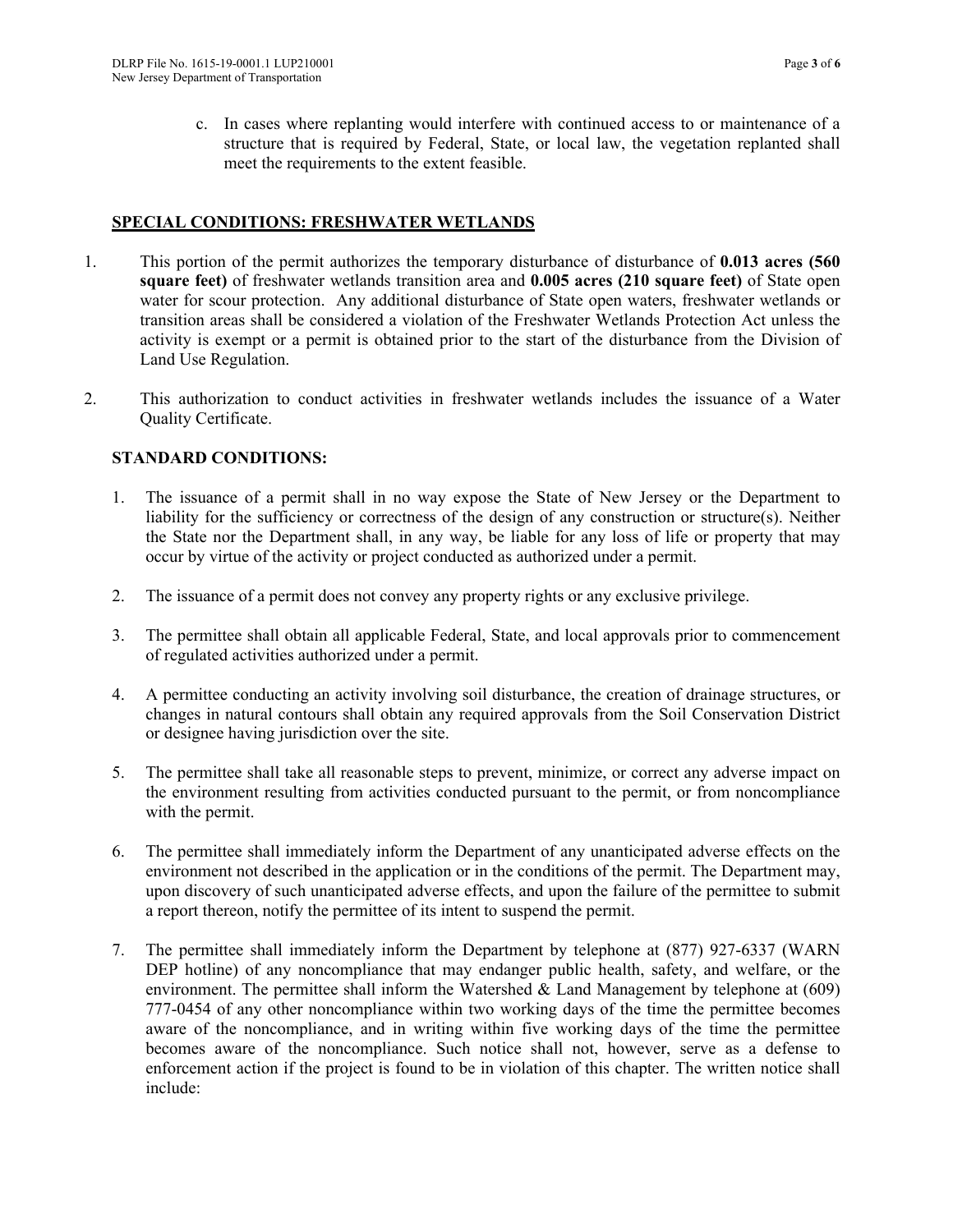- i. A description of the noncompliance and its cause;
- ii. The period of noncompliance, including exact dates and times;
- iii. If the noncompliance has not been corrected, the anticipated length of time it is expected to continue; and
- iv. The steps taken or planned to reduce, eliminate, and prevent recurrence of the noncompliance.
- 8. Any noncompliance with a permit constitutes a violation of this chapter and is grounds for enforcement action, as well as, in the appropriate case, suspension and/or termination of the permit.
- 9. It shall not be a defense for a permittee in an enforcement action that it would have been necessary to halt or reduce the authorized activity in order to maintain compliance with the conditions of the permit.
- 10. The permittee shall employ appropriate measures to minimize noise where necessary during construction, as specified in N.J.S.A. 13:1G-1 et seq. and N.J.A.C. 7:29.
- 11. The issuance of a permit does not relinquish the State's tidelands ownership or claim to any portion of the subject property or adjacent properties.
- 12. The issuance of a permit does not relinquish public rights to access and use tidal waterways and their shores.
- 13. The permittee shall allow an authorized representative of the Department, upon the presentation of credentials, to:
	- i. Enter upon the permittee's premises where a regulated activity, project, or development is located or conducted, or where records must be kept under the conditions of the permit;
	- ii. Have access to and copy, at reasonable times, any records that must be kept under the conditions of the permit;
	- iii. Inspect, at reasonable times, any facilities, equipment, practices, or operations regulated or required under the permit. Failure to allow reasonable access under this paragraph shall be considered a violation of this chapter and subject the permittee to enforcement action; and
	- iv. Sample or monitor at reasonable times, for the purposes of assuring compliance or as otherwise authorized by the Federal Act, by the Freshwater Wetlands Protection Act, or by any rule or order issued pursuant thereto, any substances or parameters at any location.
- 14. The permittee shall not cause or allow any unreasonable interference with the free flow of a regulated water by placing or dumping any materials, equipment, debris or structures within or adjacent to the channel while the regulated activity, project, or development is being undertaken. Upon completion of the regulated activity, project, or development, the permittee shall remove and dispose of in a lawful manner all excess materials, debris, equipment, and silt fences and other temporary soil erosion and sediment control devices from all regulated areas.
- 15. The permittee and its contractors and subcontractors shall comply with all conditions, site plans, and supporting documents approved by the permit.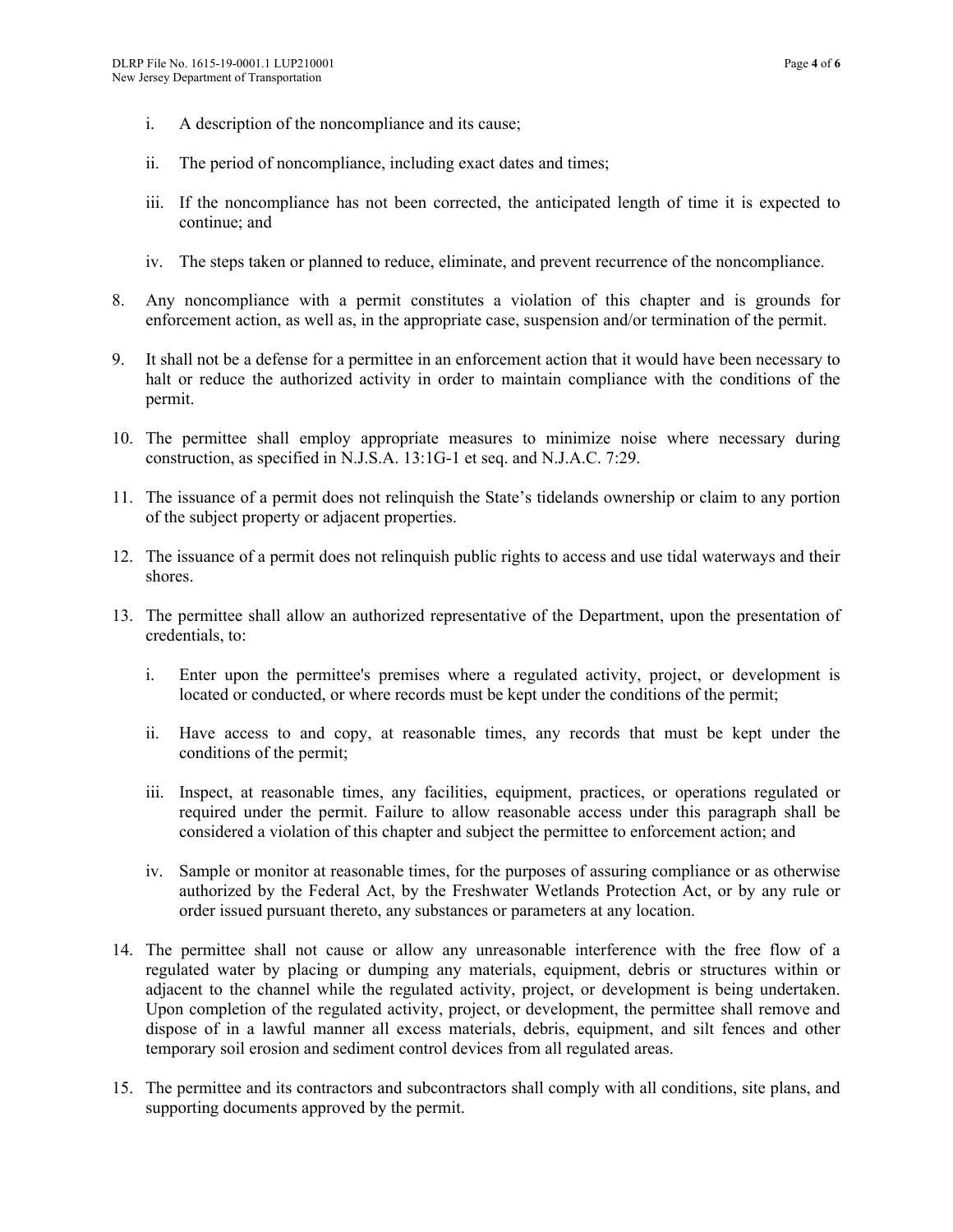- 16. All conditions, site plans, and supporting documents approved by a permit shall remain in full force and effect, so long as the regulated activity, project, or development, or any portion thereof, is in existence, unless the permit is modified pursuant to the rules governing the herein approved permits.
- 17. The permittee shall perform any mitigation required under the permit in accordance with the rules governing the herein approved permits.
- 18. If any condition or permit is determined to be legally unenforceable, modifications and additional conditions may be imposed by the Department as necessary to protect public health, safety, and welfare, or the environment.
- 19. Any permit condition that does not establish a specific timeframe within which the condition must be satisfied (for example, prior to commencement of construction) shall be satisfied within six months of the effective date of the permit.
- 20. A copy of the permit and all approved site plans and supporting documents shall be maintained at the site at all times and made available to Department representatives or their designated agents immediately upon request.
- 21. The permittee shall provide monitoring results to the Department at the intervals specified in the permit.
- 22. A permit shall be transferred to another person only in accordance with the rules governing the herein approved permits.
- 23. A permit can be modified, suspended, or terminated by the Department for cause.
- 24. The submittal of a request to modify a permit by the permittee, or a notification of planned changes or anticipated noncompliance, does not stay any condition of a permit.
- 25. Where the permittee becomes aware that it failed to submit any relevant facts in an application, or submitted incorrect information in an application or in any report to the Department, it shall promptly submit such facts or information.
- 26. The permittee shall submit written notification to the Bureau of Coastal and Land Use Compliance and Enforcement, 401 East State Street, 4th Floor, PO Box 420, Mail Code 401-04C, Trenton, NJ 08625, at least three working days prior to the commencement of regulated activities.
- 27. The permittee shall record the permit, including all conditions listed therein, with the Office of the County Clerk (the Registrar of Deeds and Mortgages, if applicable) of each county in which the site is located. The permit shall be recorded within 30 calendar days of receipt by the permittee, unless the permit authorizes activities within two or more counties, in which case the permit shall be recorded within 90 calendar days of receipt. Upon completion of all recording, a copy of the recorded permit shall be forwarded to Watershed  $\&$  Land Management at the address listed on page one of this permit.

## **APPROVED PLAN(S):**